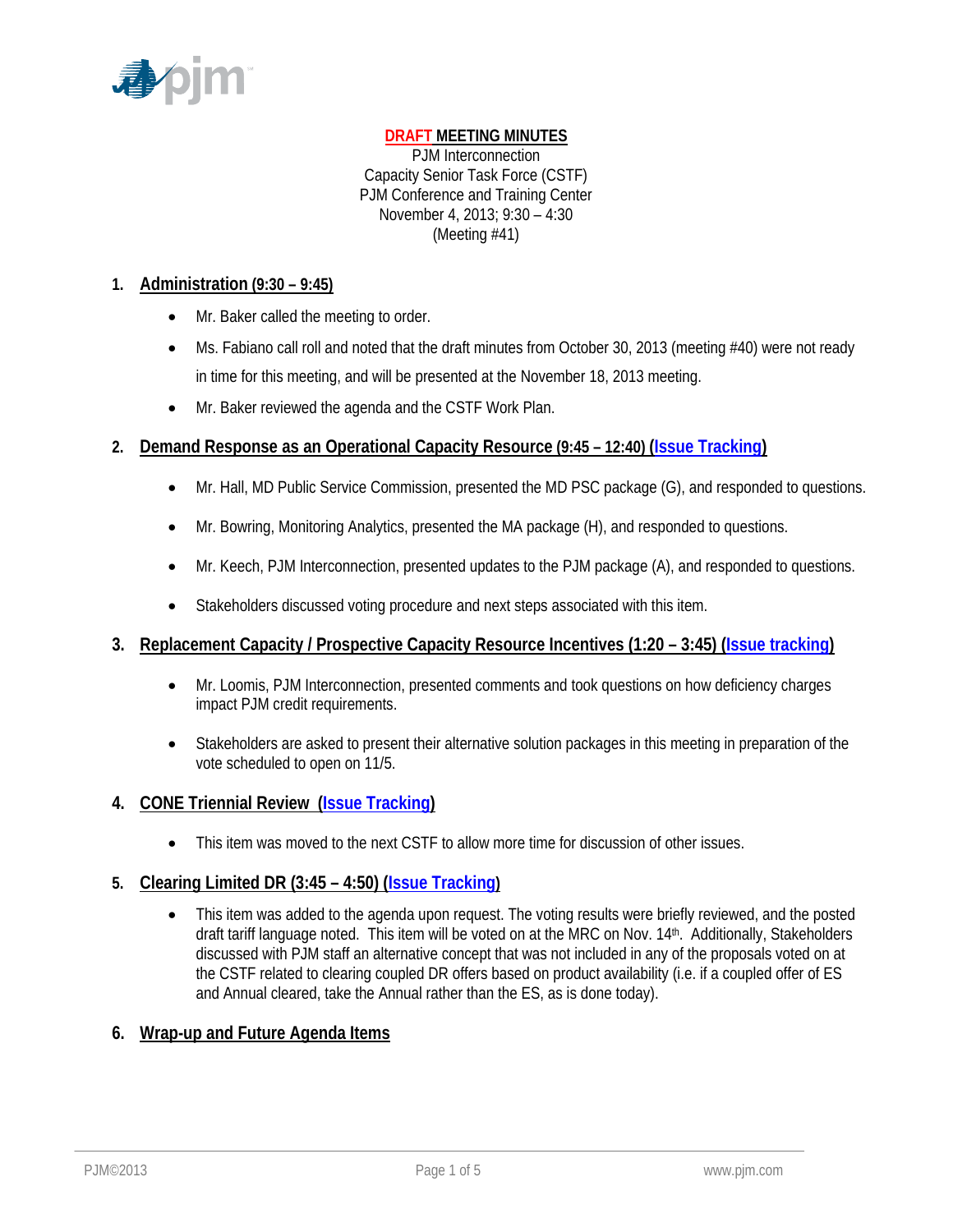

#### **FUTURE MEETING DATES (CLICK ON LINK TO REGISTER)**

| November 18, 2013              | $9:00 - 12:00$ | <b>In-person &amp; WebEx</b> |
|--------------------------------|----------------|------------------------------|
| November 25, 2013              | $9:30 - 4:30$  | <b>In-person &amp; WebEx</b> |
| December 3, 2013               | $9:30 - 4:30$  | <b>In-person &amp; WebEx</b> |
| January 17, 2014               | $9:30 - 4:30$  | In-person & WebEx            |
| January 31, 2014               | $9:30 - 4:30$  | In-person & WebEx            |
| February 14, 2014              | $9:30 - 4:30$  | <b>In-person &amp; WebEx</b> |
| February 28, 2014              | $9:30 - 4:30$  | In-person & WebEx            |
| March 14, 2014                 | $9:30 - 4:30$  | In-person & WebEx            |
| March 28, 2014                 | $9:30 - 4:30$  | In-person & WebEx            |
| April 11, 2014                 | $9:30 - 4:30$  | In-person & WebEx            |
| April 25, 2014                 | $9:30 - 4:30$  | <b>In-person &amp; WebEx</b> |
| May 9, 2014                    | $9:30 - 4:30$  | <b>In-person &amp; WebEx</b> |
| May 23, 2014                   | $9:30 - 4:30$  | <b>In-person &amp; WebEx</b> |
| June 13, 2014                  | $9:30 - 4:30$  | <b>In-person &amp; WebEx</b> |
| June 27, 2014                  | $9:30 - 4:30$  | <b>In-person &amp; WebEx</b> |
| July 11, 2014                  | $9:30 - 4:30$  | <b>In-person &amp; WebEx</b> |
| July 25, 2014                  | $9:30 - 4:30$  | <b>In-person &amp; WebEx</b> |
| August 8, 2014                 | $9:30 - 4:30$  | <b>In-person &amp; WebEx</b> |
| August 22, 2014                | $9:30 - 4:30$  | In-person & WebEx            |
| September 12, 2014             | $9:30 - 4:30$  | In-person & WebEx            |
| September 26, 2014             | $9:30 - 4:30$  | In-person & WebEx            |
| October 10, 2014               | $9:30 - 4:30$  | <b>In-person &amp; WebEx</b> |
| October 24, 2014               | $9:30 - 4:30$  | <b>In-person &amp; WebEx</b> |
| November 7, 2014               | $9:30 - 4:30$  | <b>In-person &amp; WebEx</b> |
| November 21, 2014              | $9:30 - 4:30$  | <b>In-person &amp; WebEx</b> |
| December 5, 2014 $9:30 - 4:30$ |                | <b>In-person &amp; WebEx</b> |
| December 19, 2014              | $9:30 - 4:30$  | In-person & WebEx            |

Author: Janell Fabiano DM #: 771613

#### **Anti-trust:**

You may not discuss any topics that violate, or that might appear to violate, the antitrust laws including but not limited to agreements between or among competitors regarding prices, bid and offer practices, availability of service, product design, terms of sale, division of markets, allocation of customers or any other activity that might unreasonably restrain competition. If any of these items are discussed the chair will re-direct the conversation. If the conversation still persists, parties will be asked to leave the meeting or the meeting will be adjourned.

#### **Code of Conduct:**

As a mandatory condition of attendance at today's meeting, attendees agree to adhere to the PJM Code of Conduct as detailed in PJM Manual M-34 section 4.5, including, but not limited to, participants' responsibilities and rules regarding the dissemination of meeting discussion and materials.

#### **Public Meetings/Media Participation:**

Unless otherwise noted, PJM stakeholder meetings are open to the public and to members of the media. Members of the media are asked to announce their attendance at all PJM stakeholder meetings at the beginning of the meeting or at the point they join a meeting already in progress. Members of the Media are reminded that speakers at PJM meetings cannot be quoted without explicit permission from the speaker. PJM Members are reminded that "detailed transcriptional meeting notes" and white board notes from "brainstorming sessions" shall not be disseminated. PJM Members are also not allowed to create audio, video or online recordings of PJM meetings.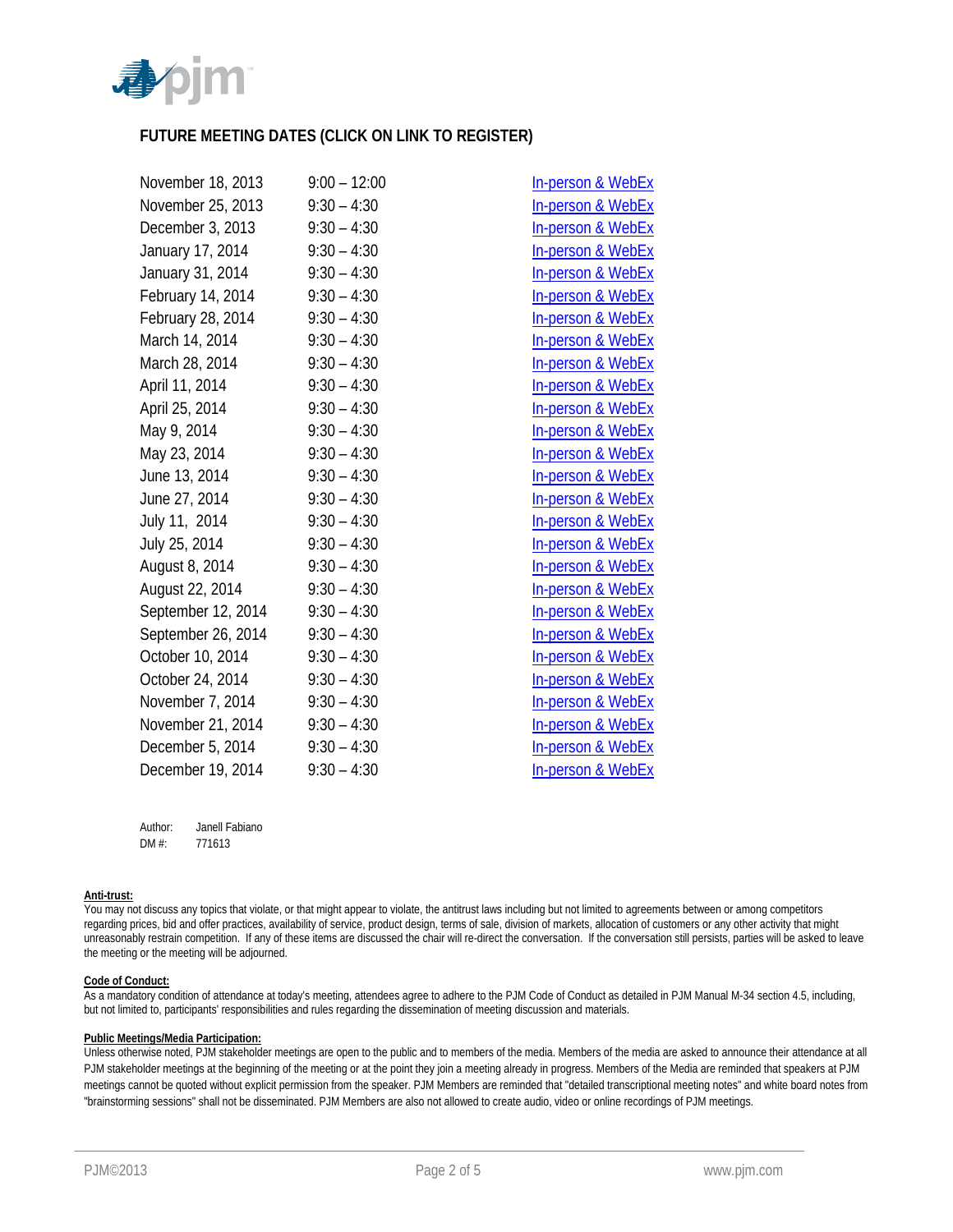

#### **Attendees: In‐Person**

| Last Name       | <b>First Name</b> | <b>Company Name</b>                      | Sector                      |
|-----------------|-------------------|------------------------------------------|-----------------------------|
| Baker           | Scott             | PJM Interconnection, LLC                 | Not Applicable              |
| Baran           | Eric              | Allegheny Electric Cooperative, Inc.     | <b>Electric Distributor</b> |
| Barker          | Jason             | Exelon Business Services Company, LLC    | <b>Transmission Owner</b>   |
| <b>Bastian</b>  | Jeff              | PJM Interconnection, LLC                 | Not Applicable              |
| <b>Benchek</b>  | Jim               | <b>FirstEnergy Solutions Corporation</b> | <b>Transmission Owner</b>   |
| Bloom           | David             | Baltimore Gas & Electric Company         | <b>Transmission Owner</b>   |
| Borgatti        | Michael           | Gable and Associates                     | Not Applicable              |
| Bowring         | Joe               | Monitoring Analytics, LLC                | Not Applicable              |
| <b>Brodbeck</b> | John              | Potomac Electric Power Company           | <b>Electric Distributor</b> |
| Bryson          | Mike              | PJM Interconnection, LLC                 | Not Applicable              |
| Campbell        | <b>Bruce</b>      | EnergyConnect, Inc.                      | Other Supplier              |
| Carretta        | Kenneth           | PSEG Energy Resources and Trade LLC      | <b>Transmission Owner</b>   |
| Ciabattoni      | Joseph            | PJM Interconnection, LLC                 | Not Applicable              |
| Citrolo         | John              | PSEG Energy Resources and Trade, LLC     | <b>Transmission Owner</b>   |
| Curran          | Daniel            | EnerNOC, Inc.                            | Other Supplier              |
| Dugan           | Bill              | Customized Energy Solutions, Ltd.*       | Not Applicable              |
| Engle           | Andy              | PJM Interconnection, LLC                 | Not Applicable              |
| Fabiano         | Janell            | PJM Interconnection, LLC                 | Not Applicable              |
| Ford            | Adrien            | PJM Interconnection, LLC                 | Not Applicable              |
| Fuess           | James             | PBF Power Marketing LLC                  | <b>Generation Owner</b>     |
| Griffiths       | Dan               | Pennsylvania Office of Consumer Advocate | <b>End User Customer</b>    |
| Guerry          | Katie             | EnerNOC, Inc.                            | Other Supplier              |
| Heidorn         | Rich              | RTO Insider                              | Media                       |
| Hoatson         | Tom               | Riverside Generating, LLC                | Other Supplier              |
| Horstmann       | John              | Dayton Power & Light Company (The)       | <b>Transmission Owner</b>   |
| Hugee           | Jacqulynn         | PJM Interconnection, LLC                 | Not Applicable              |
| Jennings        | Kenneth           | Duke Energy Business Services LLC        | <b>Generation Owner</b>     |
| Jett            | William           | Duke Energy Business Services LLC        | <b>Generation Owner</b>     |
| Johnson         | Carl              | Customized Energy Solutions, Ltd.*       | Not Applicable              |
| Keech           | Adam              | PJM Interconnection, LLC                 | Not Applicable              |
| Kerecman        | Joseph            | Calpine Energy Services, L.P.            | Generation Owner            |
| Kogut           | George            | New York Power Authority                 | Other Supplier              |
| Langbein        | Pete              | PJM Interconnection, LLC                 | Not Applicable              |
| Lieberman       | Steven            | Old Dominion Electric Cooperative        | <b>Electric Distributor</b> |
| Loomis (pjm)    | Harold            | PJM Interconnection, LLC                 | Not Applicable              |
| Mabry           | David             | McNees Wallace & Nurick LLC              | Not Applicable              |
| Marzewski       | Skyler            | Monitoring Analytics, LLC                | Not Applicable              |
| Matheson        | Eric              | Pennsylvania Public Utility Commission   | Not Applicable              |
| Meier           | Mariko            | EnerNOC, Inc.                            | Other Supplier              |
| O'Connell       | Robert            | JPMorgan Ventures Energy Corporation     | Other Supplier              |
| <b>Philips</b>  | Marji             | <b>Hess Corporation</b>                  | Other Supplier              |
| Pratzon         | David             | <b>GT Power Group</b>                    | Not Applicable              |
| Riding          | M.Q.              | Essential Power OPP, LLC                 | <b>Transmission Owner</b>   |
| Salaneck        | Alexandra         | Monitoring Analytics, LLC                | Not Applicable              |
| Scarp           | David             | Direct Energy Business, LLC              | Other Supplier              |
| Schofield       | William           | Customized Energy Solutions, Ltd.*       | Not Applicable              |
| Sotkiewicz      | Paul              | PJM Interconnection, LLC                 | Not Applicable              |
| Stadelmeyer     | Rebecca           | Exelon Business Services Company, LLC    | <b>Transmission Owner</b>   |
| Stuchell        | Jeff              | <b>FirstEnergy Solutions Corporation</b> | <b>Transmission Owner</b>   |
| Tribulski       | Jennifer          | PJM Interconnection, LLC                 | Not Applicable              |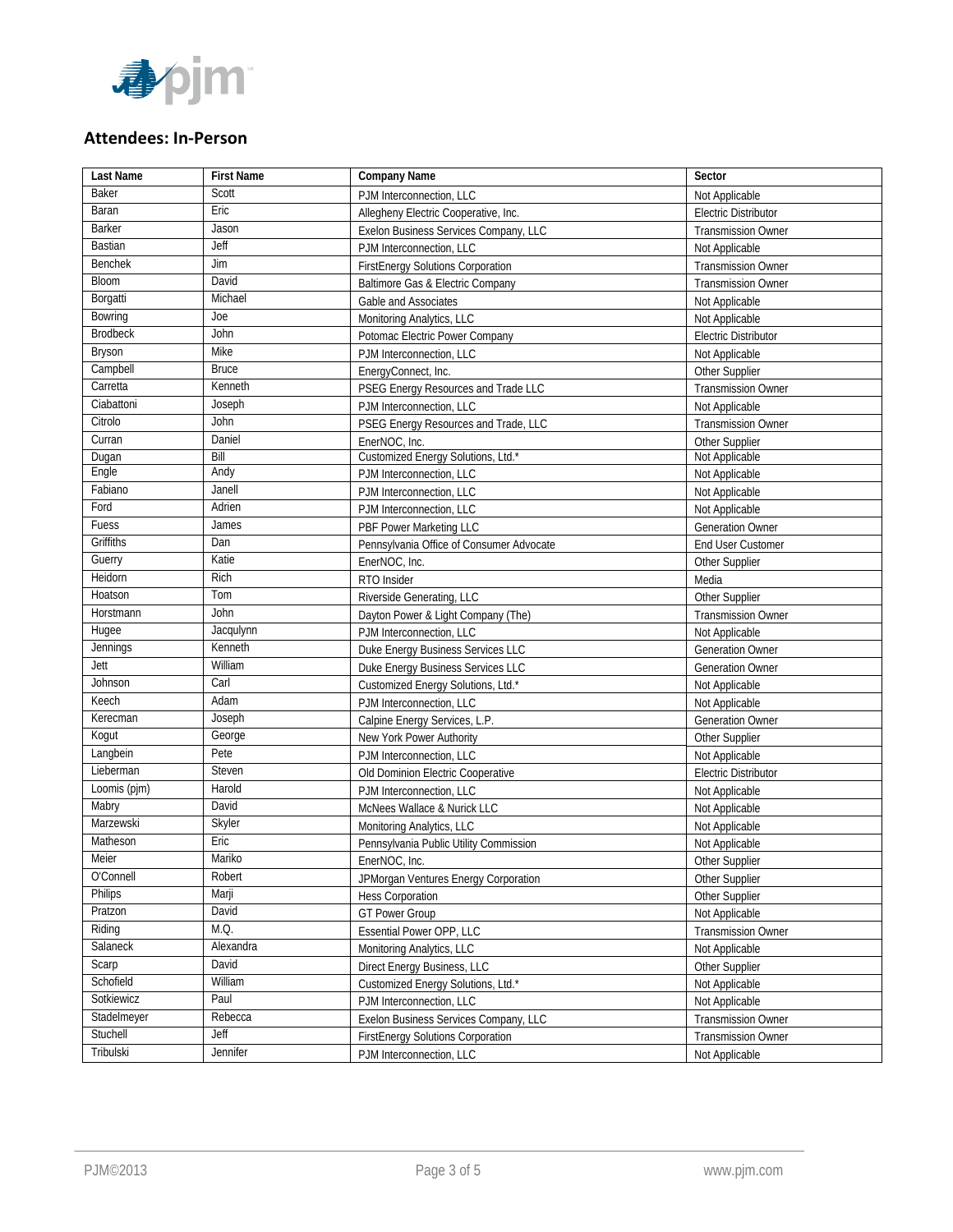

# **Attendees: WebEx/ Teleconference**

| <b>Last Name</b> | <b>First Name</b> | Company Name                               | Sector                      |
|------------------|-------------------|--------------------------------------------|-----------------------------|
| Ainspan          | Malcolm           | Energy Curtailment Specialists, Inc.       | Other Supplier              |
| Alston           | Richard           | Old Dominion Electric Cooperative          | Electric Distributor        |
| Anders           | David             | PJM Interconnection, LLC                   | Not Applicable              |
| Baran            | Eric              | Allegheny Electric Cooperative, Inc.       | <b>Electric Distributor</b> |
| Bhavaraju        | Murty             | PJM Interconnection, LLC                   | Not Applicable              |
| Bloom            | David             | <b>Baltimore Gas and Electric Company</b>  | <b>Transmission Owner</b>   |
| Bolon            | Martin            | FirstEnergy Solutions Corp.                | <b>Transmission Owner</b>   |
| Breidenbaugh     | Aaron             | EnerNOC, Inc.                              | Other Supplier              |
| <b>Brown</b>     | Rich              | PJM Interconnection                        | Not Applicable              |
| <b>Burns</b>     | Wil               | Burns Law Firm                             | Not Applicable              |
| Canter           | David             | AEP                                        | <b>Transmission Owner</b>   |
| Clover           | Bernita           | Duquesne Light Company                     | <b>Transmission Owner</b>   |
| Czigler          | Frank             | Public Service Electric & Gas Company      | <b>Transmission Owner</b>   |
| Dean             | Evan              |                                            |                             |
| De Geeter        | Ralph             | Maryland Public Service Commission         | Not Applicable              |
| DeNavas          | Joe               | Potomac Electric Power Company             | <b>Electric Distributor</b> |
| Dolan            | James             | PJM Interconnection, LLC                   | Not Applicable              |
| Dugan            | Chuck             | East Kentucky Power Cooperative, Inc.      | Transmission Owner          |
| Esposito         | Patricia          | Atlantic Grid Operations A, LLC            | Other Supplier              |
| Esterly          | Terri             | PJM Interconnection, LLC                   | Not Applicable              |
| Fahey            | Reem              | Edison Mission Marketing & Trading, Inc.   | <b>Generation Owner</b>     |
| Falin            | Tom               | PJM Interconnection, LLC                   | Not Applicable              |
| Farber           | John              | DE Public Service Commission               | Not Applicable              |
| Filomena         | Guy               | Customized Energy Solutions, Ltd.*         | Not Applicable              |
| Fisher           | Amy               | <b>General Electric</b>                    | Not Applicable              |
| Fitch            | Neal              | GenOn Energy Management, LLC               | <b>Generation Owner</b>     |
| Flaherty         | Dale              | Duquesne Light Company                     | <b>Transmission Owner</b>   |
| Flynn            | Paul              | PJM Interconnection, LLC                   | Not Applicable              |
| Forbes           | John              |                                            |                             |
| Fort             | Jim               | The Energy Authority                       | Other Supplier              |
| Francis          | Frank             | Brookfield Energy Marketing, Inc.          | Other Supplier              |
| Freeman          | Al                | Michigan Public Service Commission         | Not Applicable              |
| Gilani           | Rehan             | Consolidated Edison Energy, Inc.           | Other Supplier              |
| Glazer           | Craig             | PJM Interconnection, LLC                   | Not Applicable              |
| Godson           | Gloria            | Potomac Electric Power Company             | Other Supplier              |
| Gowrishankar     | Vignesh           | Other                                      | Not Applicable              |
| Greening         | Michele           | PPL EnergyPlus, L.L.C.                     | Transmission Owner          |
| Hall II          | Walter            | Maryland Public Service Commission         | Not Applicable              |
| Hanson           | Craig             | World Energy Lighting                      | Not Applicable              |
| Hastings         | David             | DHastco.                                   | Not Applicable              |
| Heidorn          | Rich              | RTO Insider                                | Not Applicable              |
| Heizer           | Fred              | Ohio PUC                                   | Not Applicable              |
| Higgins          | Craig             | <b>NCEMCS</b>                              |                             |
| Hirsch           | Stephen           | Downes Associates, Inc.                    | Other Supplier              |
| Horton           | Dana              | Appalachian Power Company                  | Transmission Owner          |
| Ishwanthlal      | Shaun             | Brookfield Energy Marketing, Inc.          | Other Supplier              |
| Knapp            | Chet              | PEPCO Energy Services, Inc.                | Other Supplier              |
| Kopon            | Oweb              | Brickfield, Burchett, Ritts, and Stone, PC | Not Applicable              |
| Koryl            | Robert            |                                            |                             |
| Lacy             | Catharine         | Dominion Virginia Power                    | Not Applicable              |
| LaRocque         | Matthew           | PJM Interconnection, LLC                   | Not Applicable              |
| Levine           | Jeffrey           | IPR-GDF SUEZ Energy Marketing NA, Inc.     | Other Supplier              |
| Lewis            | Cara              | PSEG Energy Resources and Trade, LLC       | <b>Transmission Owner</b>   |